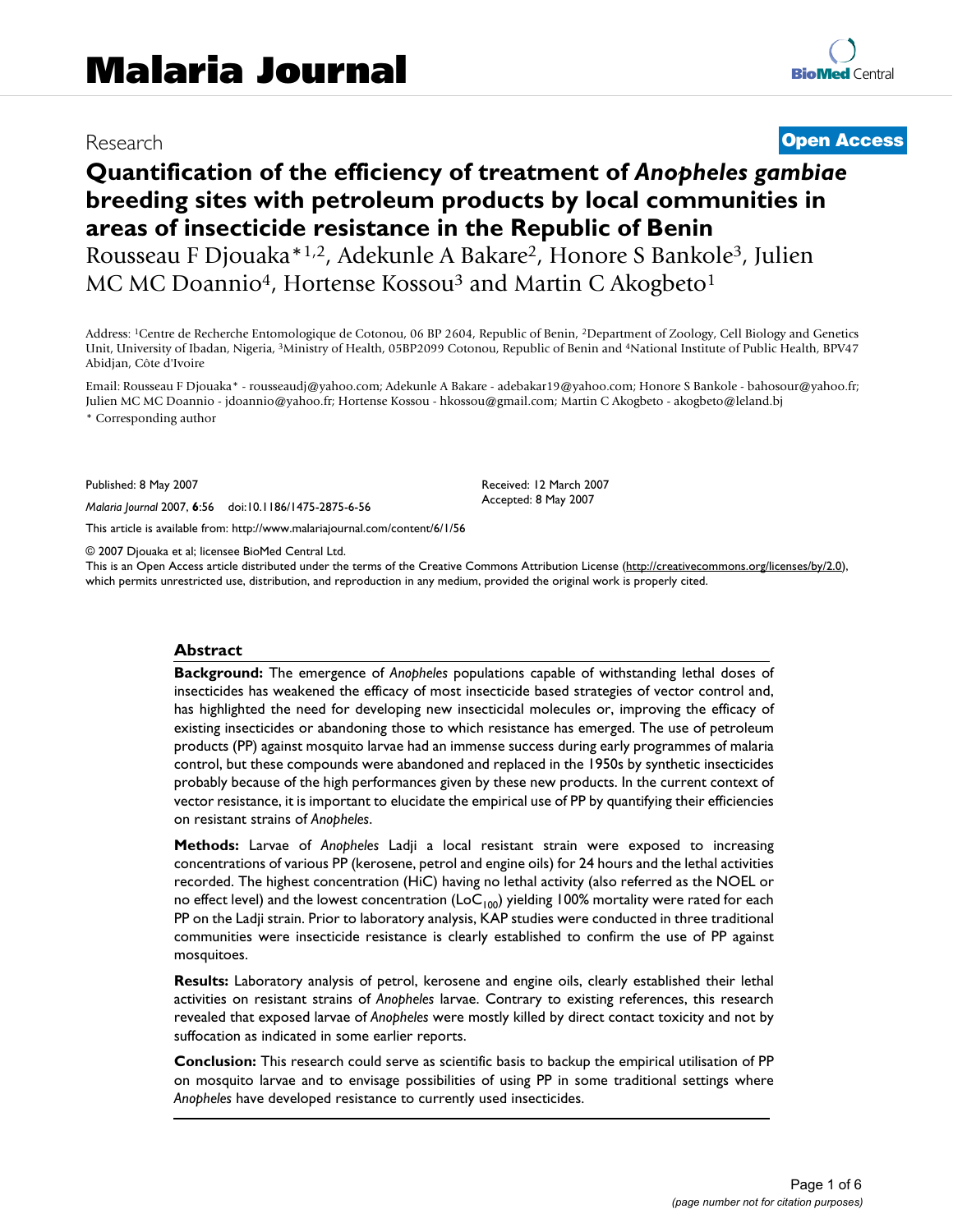# **Background**

Malaria is the deadliest vector-borne disease in the world with 1.5 to 3 million deaths a year. More than 90 % of the deaths associated with this disease are found in Africa and the victims are mainly those with low immune responses such as children [1,2]. In 1992, the WHO set up sustainable strategies against malaria disease, focused on the proper treatment of malaria cases and the use of preventive measures against the vectors. Two main preventive measures are presently used against malaria vectors: indoor residual spraying of insecticides (IRS) and the use of insecticide-treated nets (ITNs). Both methods have been very effective in the control of *Anopheles* mosquito [3-9]. However, with the emergence of populations of *Anopheles* capable of withstanding lethal doses of insecticides, the efficacy of insecticide-based vector control tools is critically affected [10]. The failure of all currently available insecticides has highlighted the importance of research focused on the development of new insecticides or the improvement of existing formulations of insecticides.

Initially used as 'ancestral insecticides', petroleum products (PP), such as petrol, kerosene, engine oil and waste oil, have in the recent past produced spectacular results for larviciding in several communities and, were advocated for vector control by several National Malaria Control Programmes. Their chemical composition appears to confer them immense insecticidal properties which have not yet been investigated thoroughly. Their properties should be properly researched as they could potentially be exploited in areas of resistance. Spreading kerosene on mosquito breeding sites was among the first strategy adopted by early malaria control programmes [[11,](#page-5-0)12]. This traditional vector control method is still in use in communities where the populations are poor and do not have the financial resources to employ conventional insecticides.

The combined sociological and entomological research presented in this paper aims to support the empirical use of PP in areas of resistance by quantifying their lethal activities and their mode of action against *Anopheles* Ladji (the most resistant species of *Anopheles* in Benin). Data generated from this research could serve as a basis to improve the performances of PP as potential alternatives to current synthetic insecticides where resistance has appeared and also to predict the concentrations of PP which could lead to the emergence of pyrethroid resistance.

# **Materials and methods**

# *KAP studies on the empirical utilisation of PP by*

*traditional communities in areas of insecticide resistance* Prior to assessing the larvicidal activities of PP, focus group discussions (FGD), in-depth interviews and questionnaires were conducted in some traditional communities were PP are still used for larval control. The rationale of FGD and interviews was to generate enough information on: i) the empirical use of PP, ii) the mode of application, iii) the periods and eventually iv) the frequencies of utilization of PP.

# *Quantification of larvicidal activities of PP on* **Anopheles**  *Ladji*

*Description of the strain of mosquito used in this assay Anopheles gambiae* Ladji was selected from the traditional community of Ladji, located about 5–7 km from Cotonou, the economic capital of the Republic of Benin. In this locality, living standards are very low and populations use several traditional methods of mosquito protection including the application of petroleum products to standing water bodies. In these communities, the protection of the environment is of less priority to populations and individuals could continue spraying these products as long as they kill mosquitoes. *A. gambiae* Ladji is "M" form and its level of susceptibility to permethrin and DDT is respectively 65% and 50% mortality rates. The *kdr* mutation, which is one of the mechanisms conferring the resistant status to this strain appears to be homozygous in this mosquito population, with an allelic frequency of one [13].

# *Determination of lethal concentrations of PP on larvae of*  **Anopheles** *ladji*

Larvae of *Anopheles* Ladji were exposed to four petroleum products, petrol, kerosene, engine oil and waste oil from mechanics, and their larvicidal activities were recorded and quantified. Lethal concentrations of the various petroleum products were determined after treatment of *Anopheles* breeding sites with increasing doses of PP in the laboratory. For each petroleum product, the lowest concentration (LoC<sub>100</sub>) capable of inhibiting the development of larvae to the adult stage (100% mortality of exposed larvae) was determined as well as the highest concentration (HiC) not having any observable impact on the growth of larvae (0% mortality of exposed larvae). In between both concentrations, the  $LC_{50}$  (concentration leading to the mortality of 50 % of exposed larval population) was also determined for each PP.

# *Operational importance of the LoC100 and the HiC*

Operationally, the importance of determining the  $\text{LoC}_{100}$ resides in the fact that this is the concentration which produces the best lethal larvicidal activity with fewer products. At this concentration, the treatment process is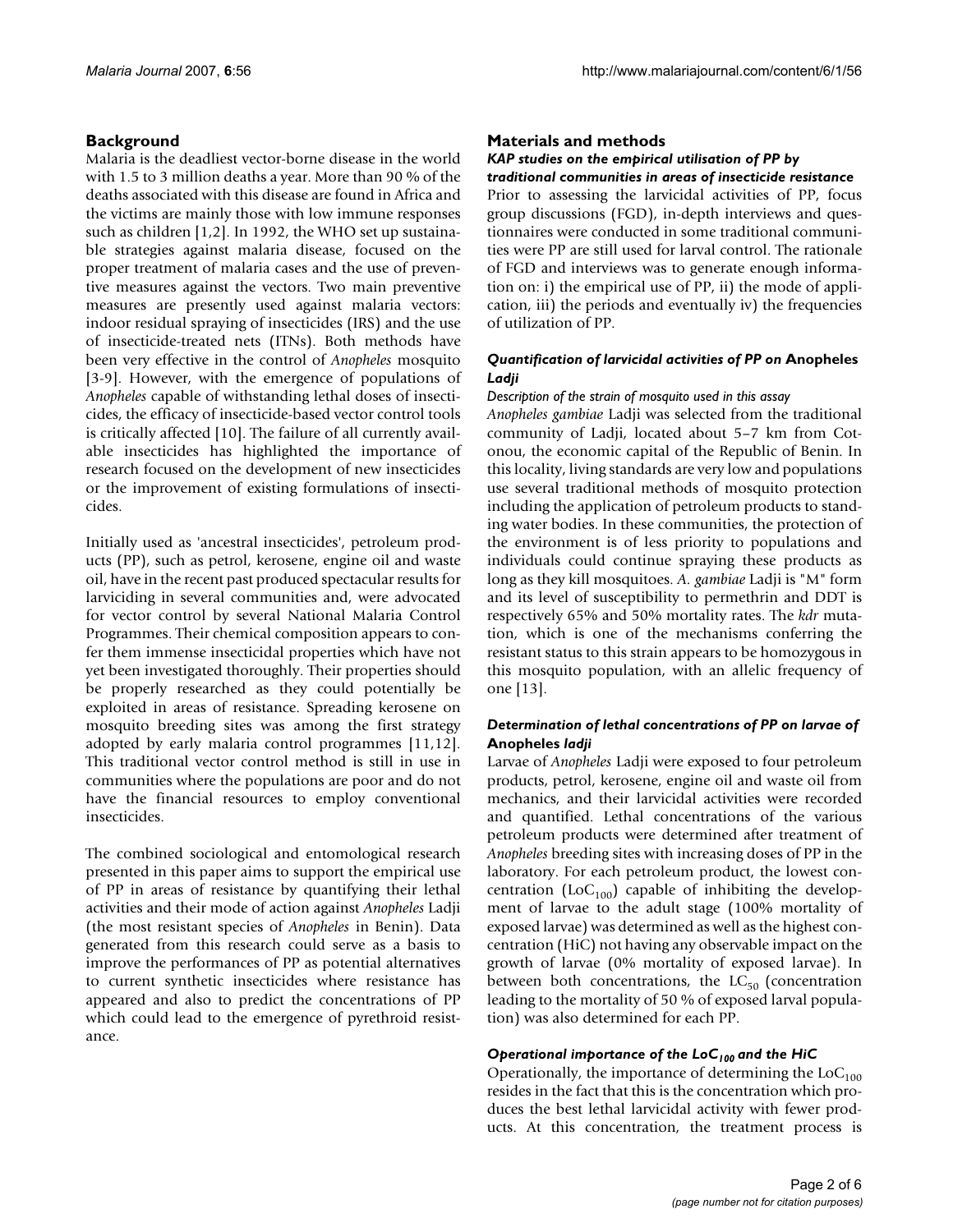financially economical. As for the HiC, also referred to as the NOEL (no effect level) this corresponds to the quantity of petroleum products "wasted" in the environment during treatment of breeding sites. The HiC is the concentration that has no observable toxicity on *Anopheles* larvae and is, therefore, the concentration at which mutant or resistant populations of *Anopheles* could be gradually selected. Both operational concentrations were the main focuses of this field and laboratory investigations on malaria control tools and the selection of resistance in malaria vectors.

# *Laboratory treatment of breeding sites and, identification of HiC and LoC100 of tested PP*

Increasing quantities of each PP were used to treat surfaces of breeding sites constituted in the laboratory. Known volumes of PP were introduced in 255 cm2 bowls each containing well water and 25 larvae of *Anopheles* Ladji (second to third stage larvae). Larvae were fed throughout the experiment with biscuit and yeast. Each dilution was replicated four times, making a total of 100 larvae tested at each concentration. Similar breeding sites with no traces of petroleum products (controls) were constituted and monitored in tandem.

Mortality rates as well as the number of adults emerging from each breeding site were determined. Data generated were pooled and used for plotting the curve of activity of each PP on the resistant *Anopheles* Ladji strain. Thus, the HiC and the  $LoC_{100}$  corresponding to petrol, kerosene, engine oil and waste oil was determined by doses response analysis during this laboratory assessment. In between the HiC and the  $LoC_{100}$ , the  $LC_{50}$  was determined for each PP.

# *Identification of the mode of action of PP on populations of* **Anopheles** *Ladj*

Two potential modes of action of petroleum products were screened during this study: i) the killing of larvae by "suffocation" through the oil film/layer produced by PP at the surface of breeding sites, and ii) the direct lethal activity through dissolved particles of PP in breeding sites, referred here as "contact toxicity". Water samples with visible residues of petroleum products were collected in the field and more precisely in areas treated with petroleum products. These samples (crude samples from the field) were used in the laboratory for the simulation of two types of breeding sites:

i) The first set of breeding sites known as "unsieved or crude" was directly reconstituted by putting two litres of the water from the field into laboratory bowls.

ii) The second set of breeding sites known as "sieved or clean" was reconstituted by sieving to clean two litres of the crude sample from the field.

One hundred larvae of *Anopheles* Ladji were introduced in each bowl and reared to adults. Four replicates were made for each simulation, making a total of 400 larvae monitored in "un-sieved/crude" and "sieved/clean" breeding sites. Control bowls were constituted alongside using well water with no traces of petroleum products and containing the same number of *Anopheles* larvae. For each type of breeding site (sieved and un-sieved), mortality rates were determined and statistical tests of comparison used to associate larval lethality with either sieved or un-sieved simulations.

# *Data analysis*

Sociological information from focus group discussions, in-depth interviews and questionnaires conducted in studied communities were compiled and analysed using Excel and Text base-beta computer software.

Larvicidal activities of each PP on the resistant strains Ladji were analysed and plotted with Excel and, key values tested with Stat-calc-Epi-info software. The potential mode of action of PP on *Anopheles* Ladji was determined through statistical comparison using Stat-calc-Epi-info software.

# **Results**

# *Qualitative and quantitative analysis of sociological information on the empirical utilisation of PP in traditional communities*

Results from qualitative and quantitative surveys conducted in some traditional communities (Gbodjo, Ladji, and Ketonou) in the Republic of Benin and more specifically in localities where *Anopheles* populations are resistant to standard insecticides (mortality rates with permethrin < 60%,) confirmed the empirical use of PP against several insects of great nuisance like: flies, mosquito larvae and cockroaches. The PP mainly used in these communities are kerosene and waste engine oil from mechanics. Others, such as petrol and engine oil, are said to be used occasionally. These products are either sprayed on the ground, on table surfaces, on standing water points and in latrines. Out of a total number of 65 key respondents interviewed in the three communities, 73% spray kerosene in standing water points and latrines to control mosquito growth and nuisance, whereas 9% use waste engine oil, 5% engine oil and 2% petrol. Information extracted from the interviewed populations also showed that 11% do not know much about PP. This sociological investigation revealed that this technique of controlling vectors using PP is transferred in the community from par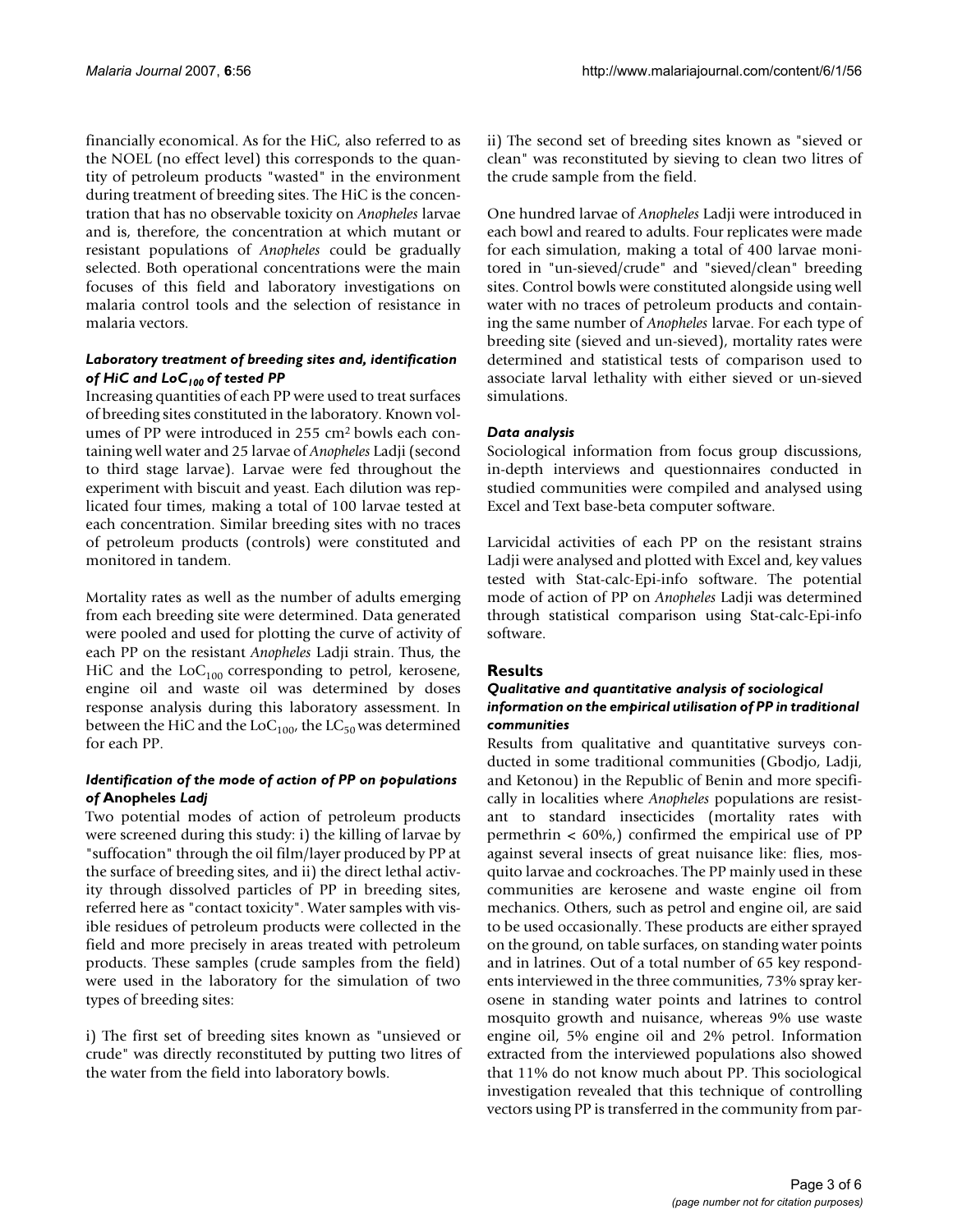ents to offspring without any scientific explanation to support the efficacy of this strategy (Figure 1).

# *Quantification of the lethal activities of PP on the resistant strain* **Anopheles** *Ladji*

#### *Lethal activity of petrol*

Experiments conducted in the laboratory on the larvicidal activities of petrol on larvae of *Anopheles* Ladji showed 100% mortality when treatment concentrations of 7,856 × 10-3μl/cm2 were reached in experimental bowls. The lowest concentration (LoC<sub>100</sub>) of petrol capable of producing 100% mortality was, therefore, recorded at 7,856  $\times$  10<sup>-3</sup>µl for each cm<sup>2</sup> of treated breeding site. As for the highest concentration (HiC) of petrol yielding no larvicidal activity on the resistant strain Ladji, this was recorded as  $11.8 \times 10^{-3}$ μl for each cm<sup>2</sup> of treated surface. LC<sub>50</sub> obtained for the petrol was  $2.946 \times 10^{-3}$ μl/cm<sup>2</sup> These results imply that any treatment of breeding sites with concentrations below  $7.856 \times 110^{-3} \mu$ /cm<sup>2</sup> are likely not to have a lethal effect on the larvae and is, therefore, the threshold concentration below which resistant strains stand high chances of selection (Figure 2).

#### *Lethal activity of kerosene*

Kerosene was highly effective on *A. gambiae* Ladji at concentrations ranging from  $11.8 \times 10^{-3}$ μl to  $3,930 \times 10^{-3}$ μl per cm2 of treated surface. Corresponding mortalities shifted the lethal curve from 0% to 100% (Figure 2). The highest concentration (HiC) of kerosene yielding no larvicidal activity on *Anopheles* Ladji was recorded at 11.8 × 10-  $3\mu$ l/cm<sup>2</sup>, whereas the lowest concentration (LoC<sub>100</sub>) producing 100% mortality was recorded at  $3,930 \times 10^{-3} \mu$ l/ cm<sup>2</sup> and the LC<sub>50</sub> was 1,964  $\times$  10<sup>-3</sup>µl/cm<sup>2</sup> (Figure 2).

#### *Lethal activity of engine oil*

Engine oil was effective on the resistant strain Ladji after treatments of simulated breeding sites with concentra-



#### **Figure I**

Utilization of PP in three traditional communities in areas of mosquito resistance in the Republic Benin.



### **Figure 2**



tions between  $11.8 \times 10^{-3} \mu$ l/cm<sup>2</sup> and  $3.930 \times 10^{-3} \mu$ l/cm<sup>2</sup>. The HiC and the  $LoC_{100}$  recorded with engine oil were respectively  $11.8 \times 10^{-3}$ μl/cm<sup>2</sup> and  $3,930 \times 10^{-3}$ μl/cm<sup>2</sup>. The LC<sub>50</sub> was identified at 1,964  $\times$  10<sup>-3</sup>µl/cm<sup>2</sup> (Figure 2).

#### *Larvicidal activity of waste engine oil*

Treatment with waste engine oil exhibited mortalities of 100% at concentrations equal or higher than  $3,930 \times 10^{-7}$  $3\mu$ l/cm<sup>2</sup>. The highest concentration of waste oil having no lethal activity on larvae of *Anopheles* Ladji was recorded at  $11.8 \times 10^{-3}$ μl/cm<sup>2</sup> and the LC<sub>50</sub> 1,964  $\times 10^{-3}$ μl/cm<sup>2</sup> (Figure 2).

# *Comparative analysis of HiC and LoC<sub>100</sub> of analysed petroleum products*

Comparative analysis of the lowest concentrations of petrol, kerosene, engine oil and waste oil producing 100% mortality on larvae of *A. gambiae* Ladji showed that kerosene, engine oil and waste engine oil had  $LoC<sub>100</sub>$  of 3,930  $\times$  10<sup>-3</sup>µl/cm<sup>2</sup>, whereas the LoC<sub>100</sub> recorded with petrol was almost twice as much  $(7,856 \times 10^{-3} \mu l/cm^2)$ . This comparative analysis highlighted the relatively low larvicidal activity of the petrol on larvae of *A. gambiae* Ladji compared to other PP. As for the HiC, similarities were recorded with all the four petroleum products: HiC = 11.8  $\times$  10<sup>-3</sup>µl/cm<sup>2</sup> (Figure 3).

# *Identification of the mode of action of PP on larvae of Anopheles* gambiae Ladji

The analysis of the mode of action of PP on mosquito larvae showed that  $100\%$  (n = 400 exposed larvae) of the larvae were killed in laboratory bowls containing crude petroleum products with oil pellicle (oil film) on the surface. However, when this pellicle was completely removed through a series of sieving, the mortality dropped to only 96% (Figure 4). This insignificant decrease (Pv = 0.000053) in the mortality after the removal of the oil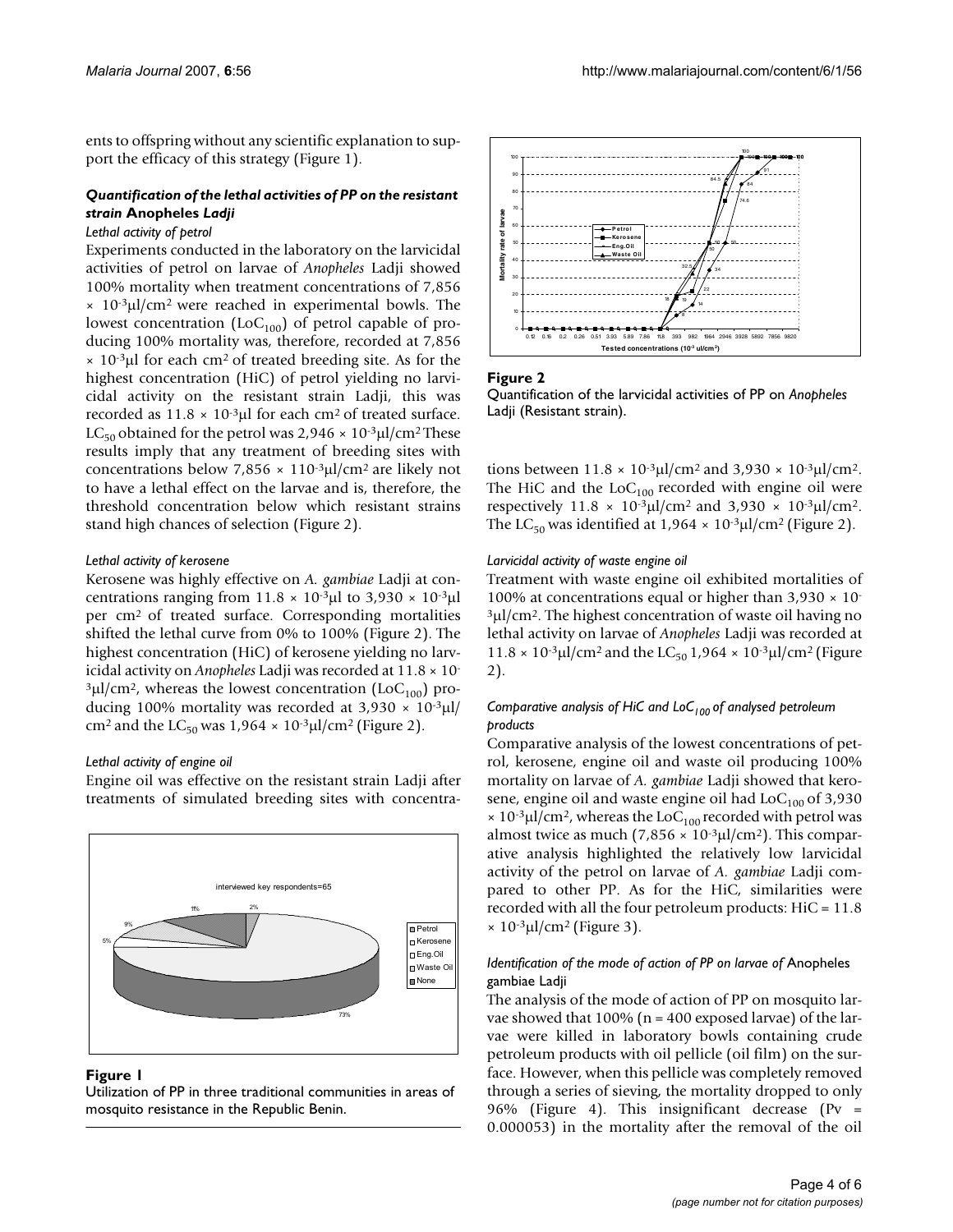

Comparative analysis of the HiC and LoC larvae of **Figure 3***Anopheles* Ladji (Resistant strain)100 of tested PP on Comparative analysis of the HiC and  $\mathsf{Loc}_{100}$  of tested PP on larvae of *Anopheles* Ladji (Resistant strain).

film suggests that 4% of larvae death is associated to the « suffocation » due to the presence of the oil pellicle, whereas the majority (96%) death is associated to the « contact toxicity » with dissolved compounds of PP in the sieved water (Figure 4).

# **Discussion and conclusion** *Empirical utilization of PP in traditional communities in Benin*

Although abandoned long ago by National Programmes of Malaria Control in most African countries, PP are still used in several traditional communities in the Republic of Benin. This is probably due to the availability of these products, which are sold on the streets of many cities in this country and, are often freely available from mechanical workshops and industries (case of waste engine oil). The low income of communities in traditional settings also accounts immensely in the slow adoption of synthetic insecticides and, therefore, solidifies their attach-



### Figure 4

Mode of action of PP on larvae of *Anopheles* Ladji (Mortality rate in unsieved and sieved breeding sites).

ment to PP as the main malaria control tool. The use of PP for vector control in the studied communities is transferred from generation to generation without any scientific explanation. The availability of PP in several localities in the Republic of Benin and their relative cost-effectiveness suggests this method of mosquito control may have some benefit to the communities.

# *Lethal activity of PP on* **Anopheles** *ladji*

This study has clearly established the larvicidal properties of petrol, kerosene, engine oil and waste oil against *Anopheles* Ladji larvae, the most resistant strain currently identified in the Republic of Benin [13]. The relatively low efficacy of petrol as recorded during this experiment could be explained by its high volatility compared to kerosene, engine oil and waste oil. The high volatility of petrol does not allow its persistency in breeding sites. This low persistency results in a low residual effect of this product in treated breeding sites. The relatively high efficacy of kerosene, engine oil and waste oil is likely to be due to their elevated persistency in breeding sites after treatment.

The HiC and the  $LoC_{100}$  defined and determined in this research are key operational values for this assessment which focused on the analysis of malaria control tools and the selection of resistance in *A. gambiae*. The importance of the  $LoC_{100}$  resides in the fact that this is the concentration which produces the best lethal activity with fewer products. It, therefore, corresponds to the cost of product during the treatment of breeding sites. On the other hand, the HiC corresponds to the quantity of petroleum products "wasted" in the environment during treatments of breeding sites. This value defines the threshold at which resistant populations of *Anopheles* could be gradually selected. The HiC values recorded in this study reflects the high probability of theses products to contribute in the emergence of resistant populations of *Anopheles* in studied localities. It is possible that these products might have contributed through a form of cross-resistance to the elevated cases of pyrethroid resistance currently recorded in various localities in the Republic of Benin. The empirical use of PP and the absence of knowledge on ideal concentrations to use during the treatment of breeding sites have over the years contributed to the spread in the environment of none active quantities of PP which in return would have contributed to the selection of resistant populations of mosquitoes. These 'mosquito-friendly' concentrations of PP found in standing water bodies (HiC) have probably induced over the years a cross resistance to pyrethroids in *Anopheles* populations. However this hypothesis needs to be investigated thoroughly using advanced molecular techniques.

The basic information revealed by this study on the mode of action of PP on mosquito larvae highlights an active